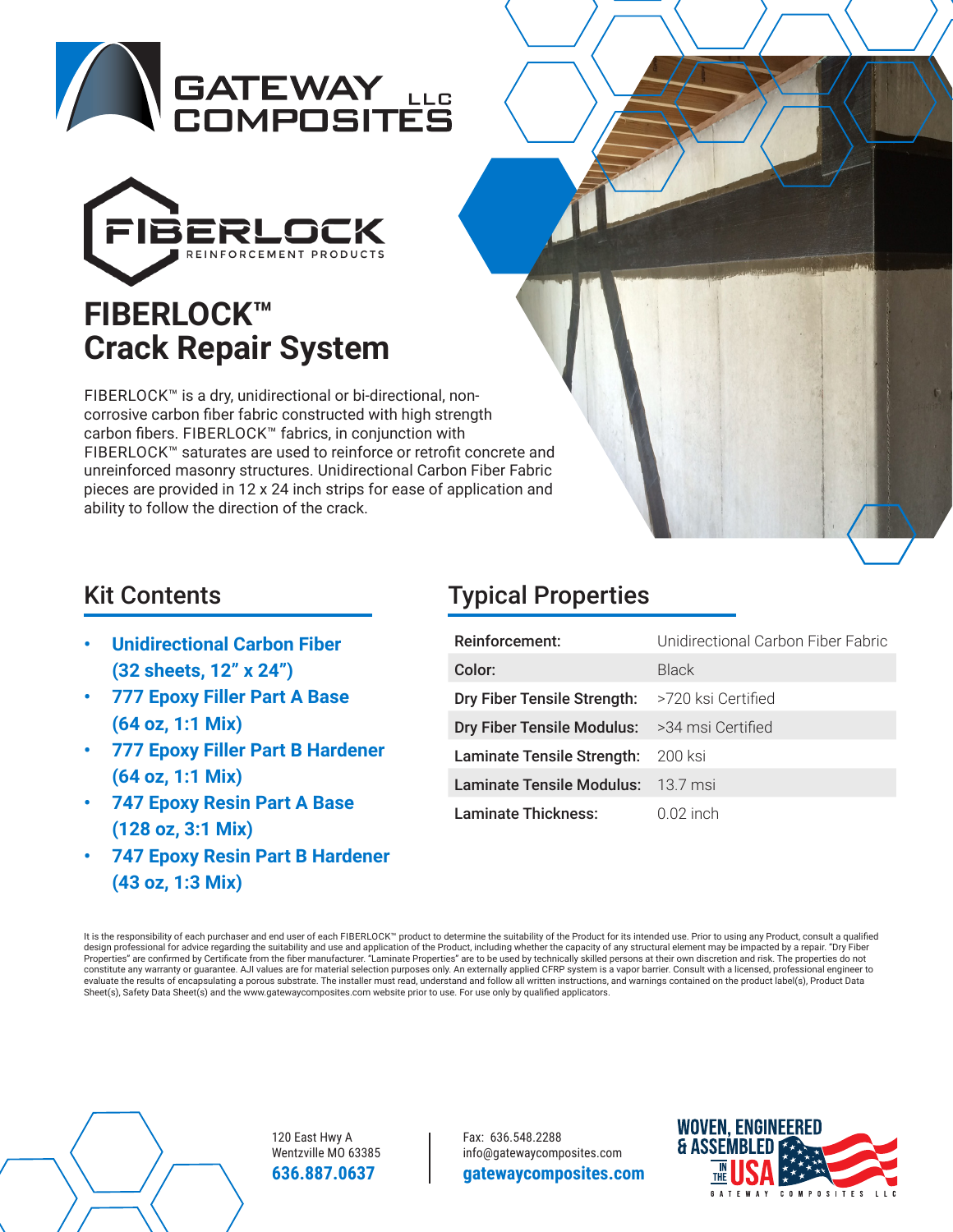#### Storage

Keep FIBERLOCK™ resin components tightly sealed in their original containers until ready for use. Store at 60-80°F to facilitate handling and workability. Properly stored, FIBERLOCK™ resin has a shelf life of 12 months. All resins should be conditioned to 70-75°F prior to use for best viscosity, application and wet out capability. Fabrics should be kept boxed or bagged and away from direct sunlight, moisture or dirt/dust.

#### Surface Preparation

Concrete should be a minimum 50°F, adequately cured, possess adequate integrity and not be expelling excess water or hydration. A rule of thumb for cure of new concrete is 28 days cure at 70°F but that is not an assurance that the concrete has achieved adequate physical properties.

The prepared area should extend 2 inches (on all sides) beyond the width of the carbon fabric. In general, the surface must be dry, clean, free from dust, paint, coating, oil or dirt and free from frost. For bumps, fins and protrusions use hammer, sand blasting, pressure washing, shot blasting, grinding or other approved mechanical means to achieve an open-pore texture with a CSP (concrete surface profile) 3 or better per ICI Guideline 310.2R. Surface should be wiped with clean cloth after grinding, blasting, brushing surface to remove dust particles. Uneven surfaces (voids) and mortar joints must be filled with Gateway Composites 777 FIBERLOCK™ Epoxy Adhesive/Filler Compound. (2 part 1:1 mix ratio).

#### Resin Mixing

Gateway Composites 747 FIBERLOCK™ Resin is a two part epoxy system with a mix ratio of 3:1 (3 parts base epoxy, 1 part hardener). Epoxies generate heat during mixing and curing cycle, components must be mixed accurately and completely. Use a measured mixing container and roller pan with a high surface to volume ratio that will help minimize heat generation. Mix and keep resins from direct sunlight. Mix using a slow speed paddle (Jiffy type) at 400 rpm for 3-5 minutes. When operating the mixer, avoid plunging it up and down in the bucket. This can fold air into the resin, which may cause bubbles to form in the coating after it has been applied. Be especially careful not to allow water to enter the mix. The working time for FIBERLOCK™ resin is 25-30 minutes at 70°F, mix only necessary amount to be applied within 30 minutes (15 oz Base Part A and 5 oz Hardener Part B for 8 ft of carbon fiber application). Working time will be longer at cooler temperatures and will be much shorter at higher temperatures.

#### Application

Apply one coat of mixed FIBERLOCK™ resin to saturate and cover concrete (approx. 20 mil thickness) with ¼" nap roller. Make sure to cover complete application area (no dry concrete visible where carbon fiber will be applied, press roller firmly onto surface for good coverage). Place cut fabric piece against wall so fiber orientation is from top to bottom (vertical). Use hands to gently press fabric into resin for adhesion. Apply second coat of resin extending beyond dimensions of carbon fabric by 2 inches. Press firmly with roller keeping in same direction as fibers for maximum saturation and wet-out of fabric.

It is the responsibility of each purchaser and end user of each FIBERLOCK™ product to determine the suitability of the Product for its intended use. Prior to using any Product, consult a qualified design professional for advice regarding the suitability and use and application of the Product, including whether the capacity of any structural element may be impacted by a repair. "Dry Fiber Properties" are confirmed by Certificate from the fiber manufacturer. "Laminate Properties" are to be used by technically skilled persons at their own discretion and risk. The properties do not constitute any warranty or guarantee. AJI values are for material selection purposes only. An externally applied CFRP system is a vapor barrier. Consult with a licensed, professional engineer to evaluate the results of encapsulating a porous substrate. The installer must read, understand and follow all written instructions, and warnings contained on the product label(s), Product Data Sheet(s), Safety Data Sheet(s) and the www.gatewaycomposites.com website prior to use. For use only by qualified applicators.



120 East Hwy A Wentzville MO 63385 **636.887.0637** 

Fax: 636.548.2288 info@gatewaycomposites.com **gatewaycomposites.com**